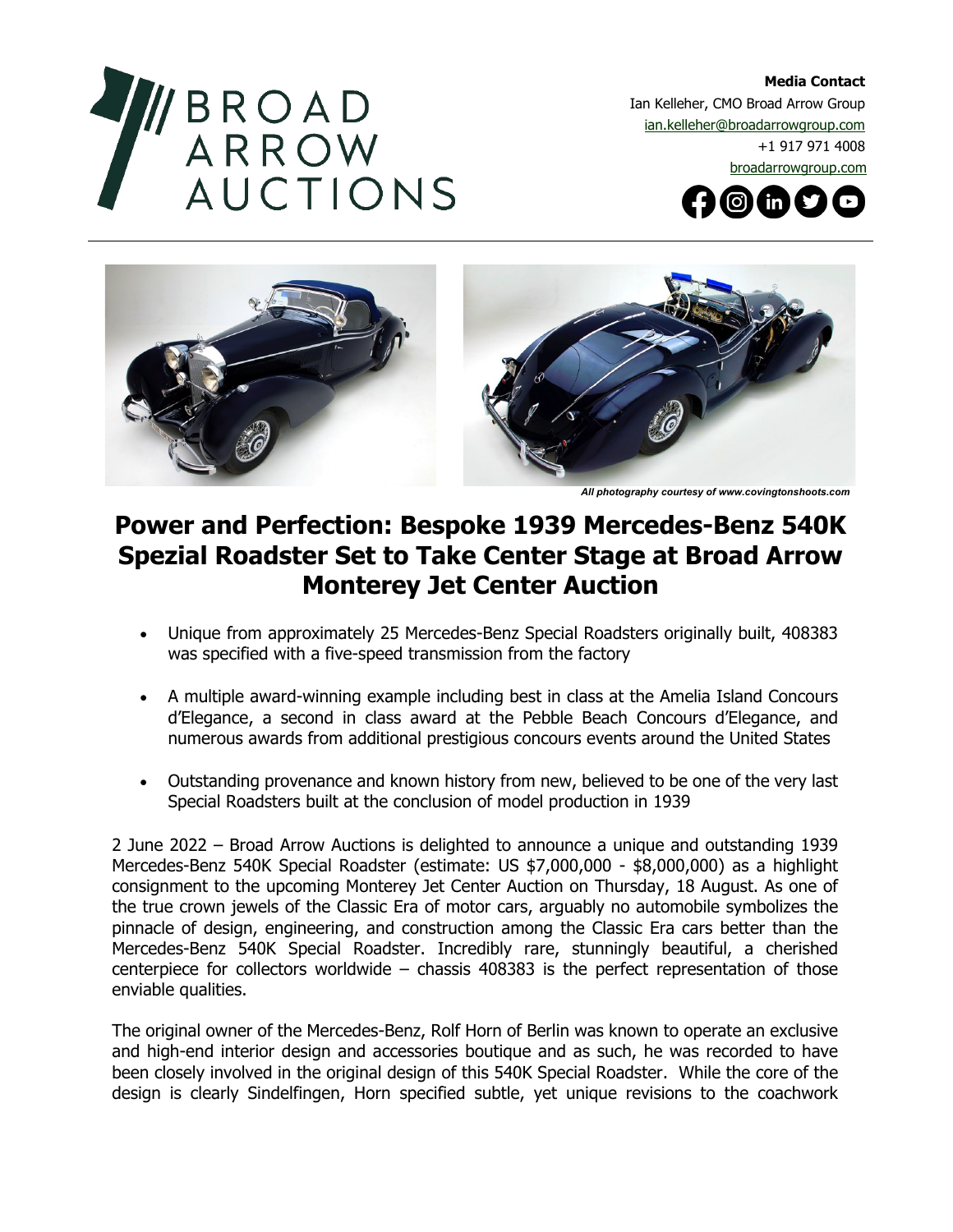including desirable sculpted lowered doors that incorporated disappearing roll up windows, a dramatically sloping and opening windshield, a full covered spare tire and perhaps most attractively, two long and impressive distinctive lines of louvers replacing the rectangular hood screens.



Donnie Gould, Partner and Senior Car Specialist said, "A motor car unrivaled in its presence, the Mercedes-Benz 540K Special Roadster represents the very best of literally everything of the era. Ownership provides immediate entry into the finest events worldwide while also allowing for inclusion within one of the most select of ownership circles. This Supercharged five-speed 540K is as impressive to drive as it to look at and I am certain the next owner will appreciate the meticulous care that the car has received under its current ownership."

Notably, all Mercedes-Benz 540K models were highly desirable when new. Chassis 408383 was no exception and over the course of the ensuing three decades it found its way to Sweden from where it was purchased by noted collector and trader Tom Barrett and eventually passed into the long-term ownership of Major General William Lyon and the Lyon Family Collection where it would remain until 2011. After the car was restored and sold to a new owner, 408383 underwent a complete refreshening by RM Auto Restoration that then set the car, now finished in a deep and rich dark blue, on a new path that would lead it to events around the country including the Amelia Island Concours d'Elegance where it was awarded best in class as well as the Pebble Beach Concours d'Elegance where it won a Second in Class award. The 540K Special Roadster received additional awards at the Pinehurst Concours d'Elegance, Winter Park, Boca Raton, Hilton Head, as well as a Best of Show at Mar-a-Lago.





**Media Contact** Ian Kelleher, CMO Broad Arrow Group [ian.kelleher@broadarrowgroup.com](mailto:ian.kelleher@broadarrowgroup.com) +1 917 971 4008 [broadarrowgroup.com](http://www.broadarrowgroup.com/)